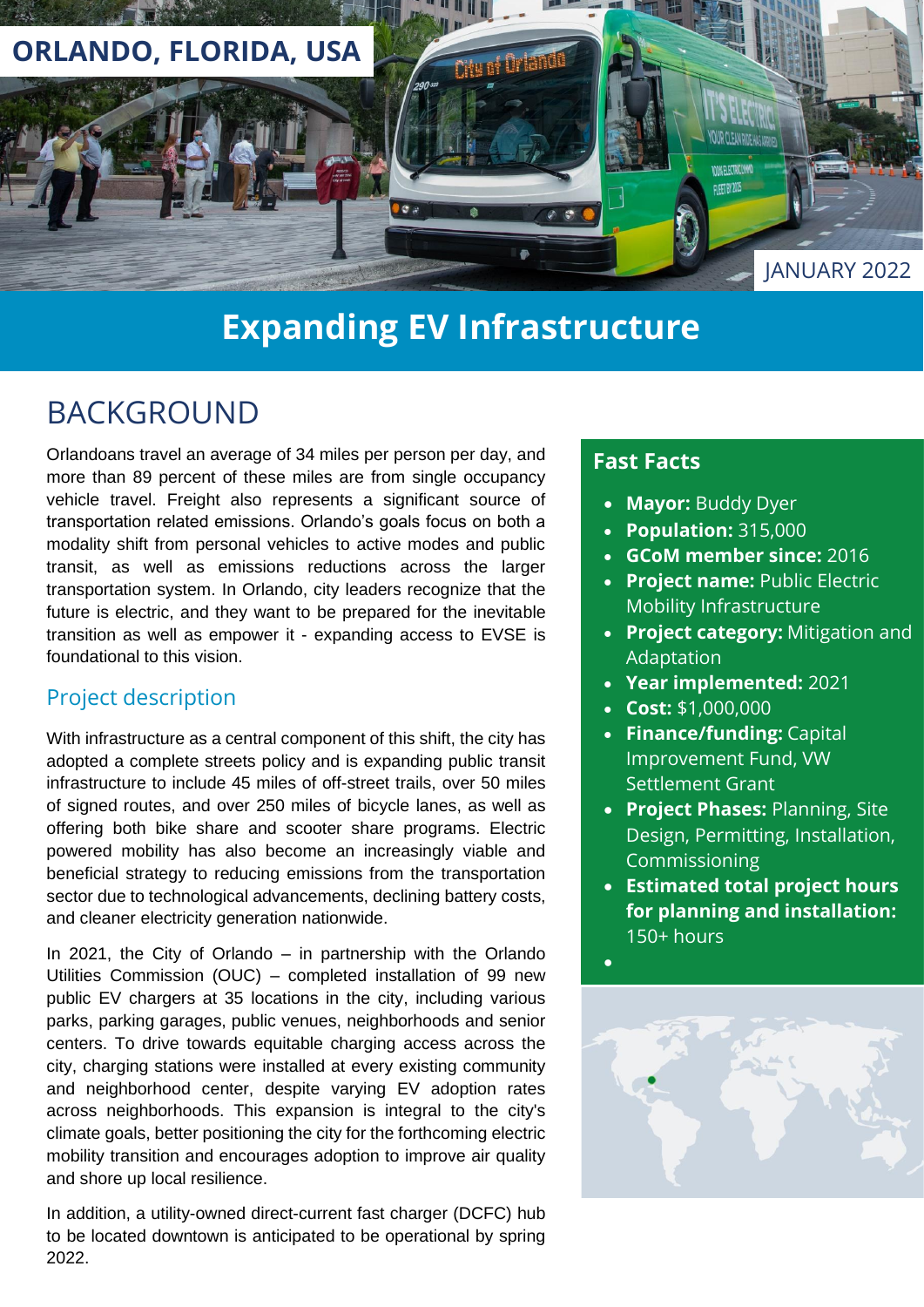The hub will charge an electric car in about 30 minutes and will support all vehicle types, including the transition to all electric ride hail services like Lyft and Uber. In addition, OUC has made a commitment to expand seven (7) more DCFC hubs throughout their territory by 2030.

Electrifying transit is also a critical component. Through a partnership with LYNX and OUC, the city unveiled the first electric LYMMO bus – Orlando's fare-free downtown circulator – in 2020. The 14-bus circulator fleet is expected to be fully zero-emission by 2022 – three years ahead of the original 2025 target.

The city also launched an electric scooter and dockless bike pilot program in 2020 to enhance mobility options for residents and visitors, and will finalize its vendor selection and further establish goals and metrics to increase use of these modalities and ensure equity in access and affordability in 2022.

In August 2021, City Council approved an EV Readiness Code requiring a portion of parking spaces in new construction to meet current EV charging needs and prepare for future demand.

To further collaborative efforts needed to transition to an electric future, the city convened a regional Electric Mobility Task Force composed of City, County, Metro, utilities, transit, and electric transportation experts and advocates - to develop a 2030 Roadmap. This Roadmap identifies Orlando's main goals and strategies to advance an overarching vision for electrification and mobility in the city.

These projects complement a multitude of initiatives that will drive Orlando's Electric Future:

- $\checkmark$  the city's goal to fully transition its own fleet to electric and alternative fuel vehicles by 2030;
- $\checkmark$  partner initiatives such as OUC Charge-It and Own-It program for commercial EV charging:
- $\checkmark$  an Electrified Dealers program that equips salespeople with knowledge and tools to sell EVs;
- $\checkmark$  an electrified rental program leveraging the city's position as the most frequented travel destination in the world
- $\checkmark$  a Ride and Drive marketing campaign and incentive,
- $\checkmark$  efforts to advance safety, access and affordability of multimodal options through the city's Vision Zero mission.

### Implementation and finance

Coordination and partnership with the city's municipal utility, Orlando Utilities Commission (OUC), was critical to ensure alignment on the technical implementation of EV charging infrastructure throughout the City and Central Florida region.

The City of Orlando utilized OUC's "Charge-It" program and leveraged its capital improvement budget for infrastructure, implementation, network services, and O&M costs of new EVSE charger deployment on public property. The procurement was streamlined by using the preapproved vendors, hardware, and software in the Charge-It program, expediting the process.

The City of Orlando has also developed a clear permitting process for EV charging infrastructure, including a step-by-step guide as well as a checklist to walk contractors through the process.

The EV Readiness code requirements for EV Capable and EVSE parking spaces will be integrated in developer construction costs as of January 1, 2022. There are a variety of incentive programs available to support developers in mitigating costs and achieving compliance, as well as resources to guide implementation.

In addition to these efforts, further funds from the state's Volkswagen settlement will support a forthcoming charging hub with 22 DC Fast charging (DCFC) stations in downtown and help accelerate the roll-out of electric buses in the city's downtown circulator fleet, LYMMO.

"Advancing electric mobility and multimodal solutions are integral to our city's climate action strategy. With our strong culture of collaboration and partnership in Orlando, I'm confident we will achieve a future that is healthy, equitable, and sustainable for all."

*Mayor Buddy Dyer, City of Orlando*